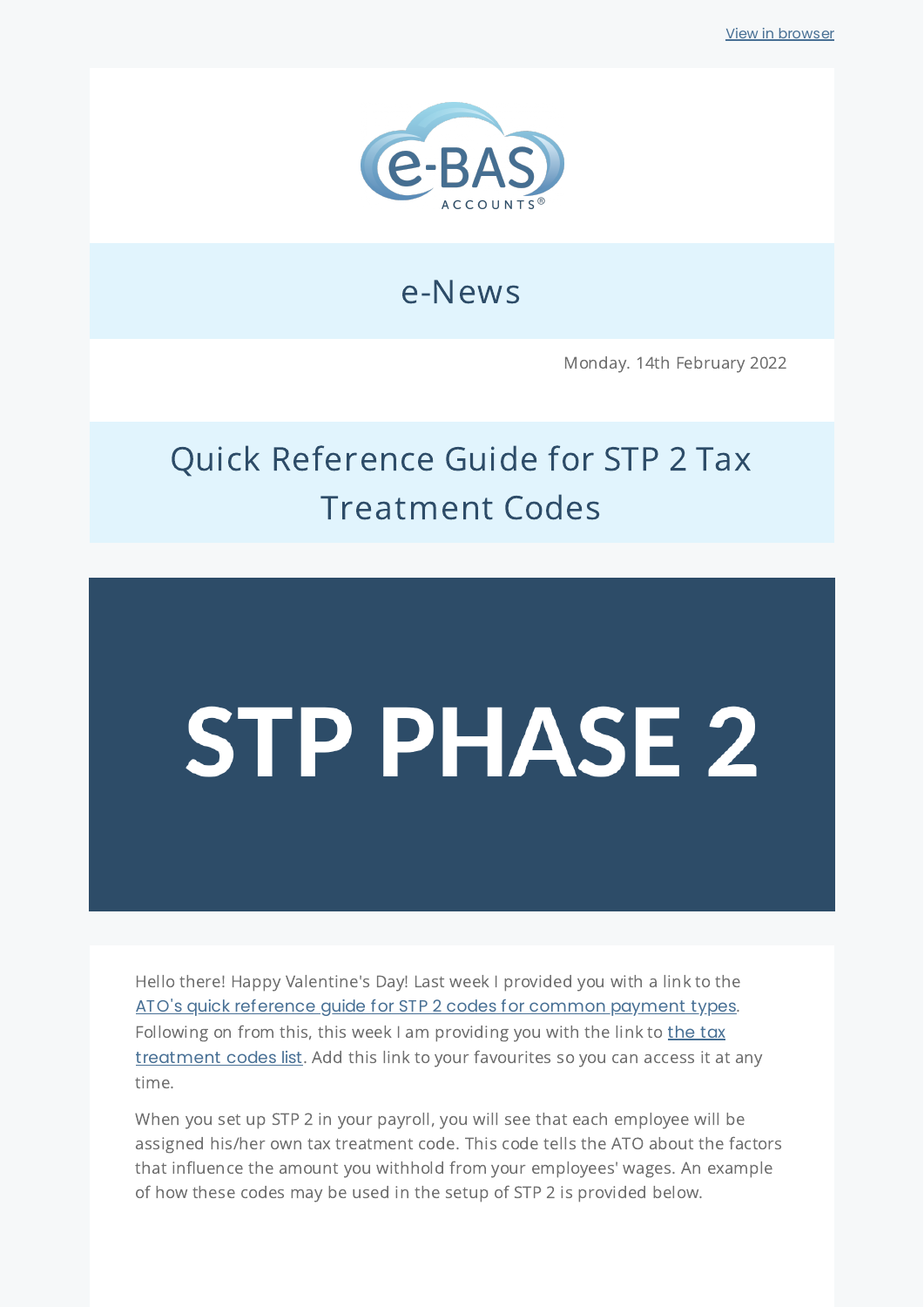#### **EXAMPLE: TAX TREATMENT CODE**

Hamid has given a TFN declaration to his employer. He has claimed the tax-free threshold and notified his employer that he has a study and training support loan. He has not asked his employer to vary the amount withheld from his pay for the Medicare levy.

When Hamid's employer reports the salary and wages that she pays to Hamid through STP, she includes a tax treatment code

The tax treatment code she reports is RTSXXX, which represents:

- R = regular employee, as Hamid's employer knows he is not receiving any other income type.
- T = tax-free threshold, as Hamid has claimed the tax-free threshold in his TFN declaration.
- S = study and training support loan (STSL), as Hamid has notified his employer in his TFN declaration that he has a STSL.
- $\cdot$  X = not applicable, as Hamid has not asked his employer to vary the amount withheld due to Medicare levy surcharge.
- $X =$  not applicable, as Hamid has not asked his employer to vary the amount withheld due to a Medicare levy exemption.
- $X = not$  applicable, as Hamid has not asked his employer to vary the amount withheld due to a Medicare levy reduction.

This table shows the components of the tax treatment code.

You can't report all possible combinations from the table above because sometimes the characters represent options which are not available in all circumstances. For example, if you have a full Medicare levy exemption, you can't also have a Medicare levy reduction.

#### **Annual tax offset amount**

Your employee may have given you a Withholding declaration which claims an offset amount to reduce the amount you withhold from their pay. You will need to report the amount claimed in your STP Phase 2 reporting.

The annual tax offset amount only applies to regular employees who have claimed the tax-free threshold (meaning you can only report this for employees that you report a tax treatment code beginning in RT).

## Latest Articles

## STP PHASE 2

#### **Is your [Software](https://www.e-bas.com.au/is-your-software-provider-ready-for-stp-phase-2-now/) Provider ready for STP Phase 2 now?**

Find out which providers are ready for STP 2 now & which ones have an ATO deferral.

**STP PHASE 2** 

#### **[Transitioning](https://www.e-bas.com.au/transitioning-to-stp-phase-2-planning-ahead/) to STP Phase 2 - Planning Ahead**

How planning ahead can assist you to transition easily to STP Phase 2.

#### STP PHASE 2

#### **STP Phase 2 - [Getting](https://www.e-bas.com.au/stp-phase-2-getting-down-and-dirty/) Down & Dirty**

This is the third blog in a series about STP Phase 2. In this blog, we'll get down and dirty and cover the detail behind STP Phase 2.

#### **STP PHASE 2**

#### **STP Phase [2:What](https://www.e-bas.com.au/stp-phase-2-what-is-it-good-for/) is it Good for?**

Have you heard? STP (Single Touch Payroll) is expanding from Phase 1 to, you guessed it, Phase 2.

[Subscribe](https://landing.mailerlite.com/webforms/landing/v8m1z3) to e-News

e-BAS Accounts

PO Box 3128

Grovedale VIC Australia 3216

[www.e-bas.com.au](https://www.e-bas.com.au/)



[1300](tel:1300 660 655) 660 655 [louisem@e-bas.com.au](mailto:louisem@e-bas.com.au)

You received this email because you signed up on our website or you are our client.

[Unsubscribe](http://localhost:3000/decode_hex/68747470733a2f2f707265766965772e6d61696c65726c6974652e636f6d2f693777316a3971306c36)